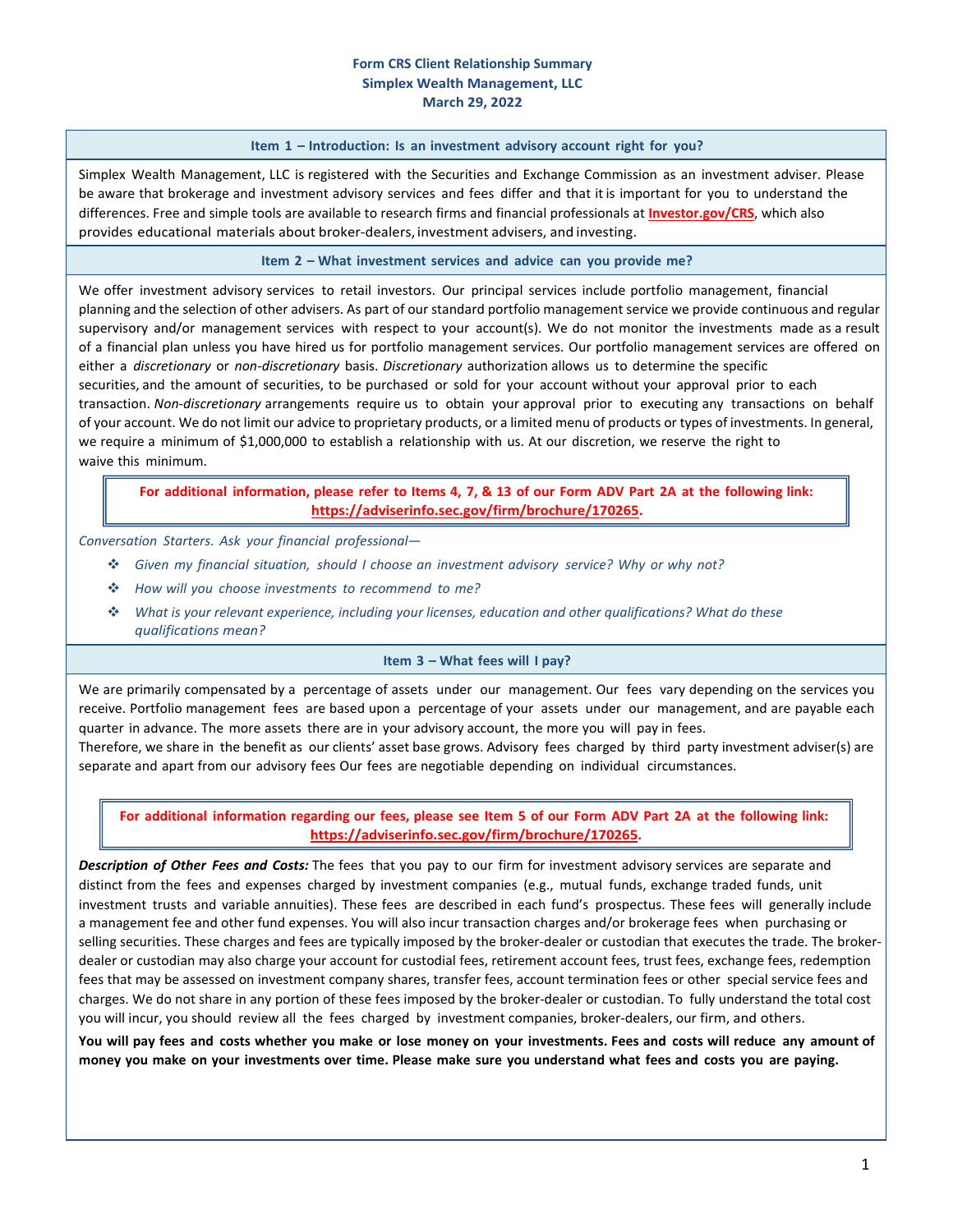# For additional information about fees charged by third parties, please refer to Item 5 of Form ADV Part 2A at the **following link: https://adviserinfo.sec.gov/firm/brochure/170265.**

*Conversation Starter. Ask your financial professional—*

Help me understand how these fees and costs might affect my investments. If I give you \$10,000 to invest, how much *will go to fees and costs, and how much will be invested for me?*

# What are your legal obligations to me when acting as my investment adviser? How else does your firm make money and **what conflicts of interest do you have?**

*When we act as your investment adviser*, we have to act in your best interest and not put our interest ahead of yours. At the same time, the way we make money createssome conflicts with your interests. You should understand and ask us about these conflicts because they can affect the investment advice we provide you. Here are some examples to help you understand what this means:

- All investment advisers face conflicts of interest which are inherent in the business. Our primary source of compensation is through asset based fees. The more assets there are in your advisory account, the more you will pay in fees. Therefore, we share in the benefit as our clients asset base grows.
- We may recommend that you use a third party advisor (TPA) and the TPA may charge separate advisory fees that are in addition to our advisory fees. We do not benefit from compensation arrangements with TPAs. If there becomes a time we may share in the compensation received by the TPA for managing your account, we will disclose in writing such arrangement. You are not required to use the services of any TPA we recommend.

*Conversation Starter. Ask your financial professional—*

*How might your conflicts of interest affect me, and how will you address them?*

Please refer to our Form ADV Part 2A for further information on our conflicts of interest and how we address **them at the following link: https://adviserinfo.sec.gov/firm/brochure/170265.**

### **How do your financial professionals make money?**

Our financial professionals receive salary based compensation. Bonuses may be paid and are at the company discretion. Financial professionals who have an ownership interest in the firm will also receive additional compensation in the form of distributions. Therefore, our financial professionals have an incentive to ask clients to increase their assets so we can share in the benefit as our clients asset' base grows.

**Item 4 – Do you or your financial professionals have legal or disciplinary history?**

No, our firm and financial professionals do not have reportable legal and/or disciplinary history.

For a free, simple search tool to research us and our financial professionals please visit [Investor.gov/CRS](https://www.investor.gov/CRS).

*Conversation Starter. Ask your financial professional—*

*As a financial professional, do you have any disciplinary history? For what type of conduct?*

**Item 5 – Additional Information**

For additional information about our advisory services, please refer to our Form ADV Part 2A brochure available at **https://adviserinfo.sec.gov/firm/brochure/170265** and the individual Form ADV Part 2B brochure supplement(s) your representative provides. If you have any questions, need up-to-date information and/or need a copy of this Client Relationship Summary, please contact us at (925) 804‐6468.

*Conversation Starters. Ask your financial professional—*

- *Who is my primary contact person?*
- *Is he or she a representative of an investment adviser or a broker‐dealer?*
- *Who can I talk to if I have concerns about how this person is treating me?*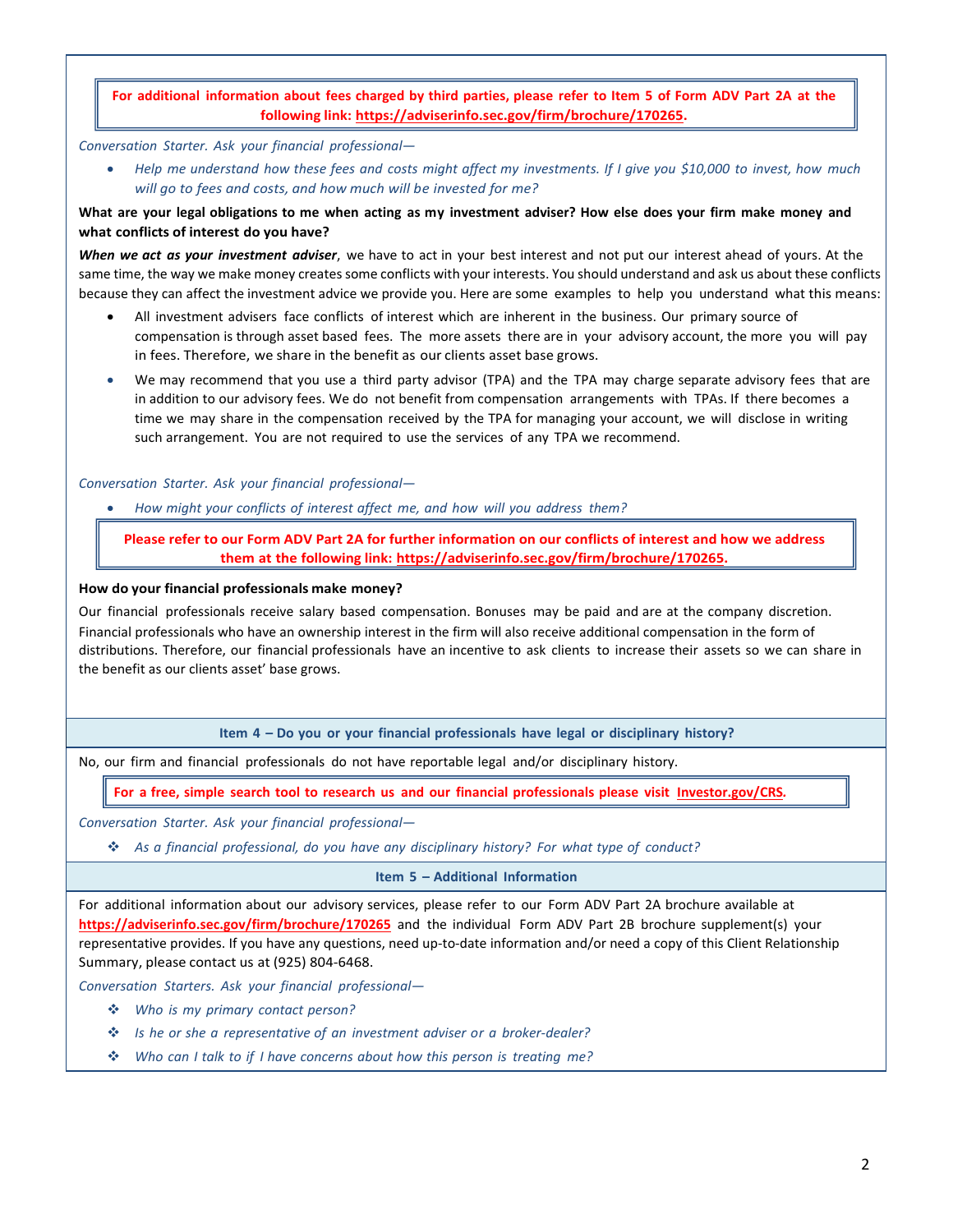# **EXHIBIT OF CHANGES**

**Form CRS Client Relationship Summary**

**Simplex Wealth Management, LLC**

**June 24, 2020 March xx29, 2022**

### **Item 1 – Introduction: Is an investment advisory account right for you?**

Simplex Wealth Management, LLC is registered with the Securities and Exchange Commission as an investment adviser. Please be aware that brokerage and investment advisory services and fees differ and that it is important for you to understand the differences. Free and simple tools are available to research firms and financial professionals at **Investor.gov/CRS**, which also provides educational materials about broker‐dealers, investment advisers, and investing.

**Item 2 – What investment services and advice can you provide me?**

We offer investment advisory services to retail investors. Our principal services include portfolio management, financial planning and the selection of other advisers. As part of our standard portfolio management service we provide continuous and regular supervisory and/or management services with respect to your account(s). We do not monitor the investments made as a result of a financial plan unless you have hired us for portfolio management services. Our portfolio management services are offered on either a *discretionary* or *non‐discretionary* basis. *Discretionary* authorization allows us to determine the specific securities, and the amount of securities, to be purchased or sold for your account without your approval prior to each transaction. *Non‐discretionary* arrangements require us to obtain your approval prior to executing any transactions on behalf of your account. We do not limit our advice to proprietary products, or a limited menu of products or types of investments. In general, we require a minimum of \$1,000,000 to establish a relationship with us. At our discretion, we reserve the right to waive this minimum.

For additional information, please refer to Items 4, 7, & 13 of our Form ADV Part 2A at the following link: **https://adviserinfo.sec.gov/firm/brochure/170265.**

*Conversation Starters. Ask your financial professional—*

- *Given my financial situation, should I choose an investment advisory service? Why or why not?*
- *How will you choose investments to recommend to me?*
- *What is your relevant experience, including your licenses, education and other qualifications? What do these qualifications mean?*

#### **Item 3 – What fees will I pay?**

We are primarily compensated by a percentage of assets under our management and hourly fees. Out fees vary depending on the services you receive. Portfolio management fees are based upon a percentage of your assets under our management, and are payable each quarter in advance. The more assets there are in your advisory account, the more you will pay in fees. Therefore, we share in the benefit as our clients' asset base grows. Advisory fees charged by third party investment adviser(s) are separate and apart from our advisory fees. We provide financial planning services for an hourly fee. Our fees are negotiable depending on individual circumstances.

For additional information regarding our fees, please see Item 5 of our Form ADV Part 2A at the following link: **https://adviserinfo.sec.gov/firm/brochure/170265.**

*Description of Other Fees and Costs:* The fees that you pay to our firm for investment advisory services are separate and distinct from the fees and expenses charged by investment companies (e.g., mutual funds, exchange traded funds, unit investment trusts and variable annuities). These fees are described in each fund's prospectus. These fees will generally include a management fee and other fund expenses. You will also incur transaction charges and/or brokerage fees when purchasing or selling securities. These charges and fees are typically imposed by the broker-dealer or custodian that executes the trade. The brokerdealer or custodian may also charge your account for custodial fees, retirement account fees, trust fees, exchange fees, redemption fees that may be assessed on investment company shares, transfer fees, account termination fees or other special service fees and charges. We do not share in any portion of these fees imposed by the broker‐dealer or custodian. To fully understand the total cost you will incur, you should review all the fees charged by investment companies, broker-dealers, our firm, and others.

You will pay fees and costs whether you make or lose money on your investments. Fees and costs will reduce any amount of money you make on your investments over time. Please make sure you understand what fees and costs you are paying.